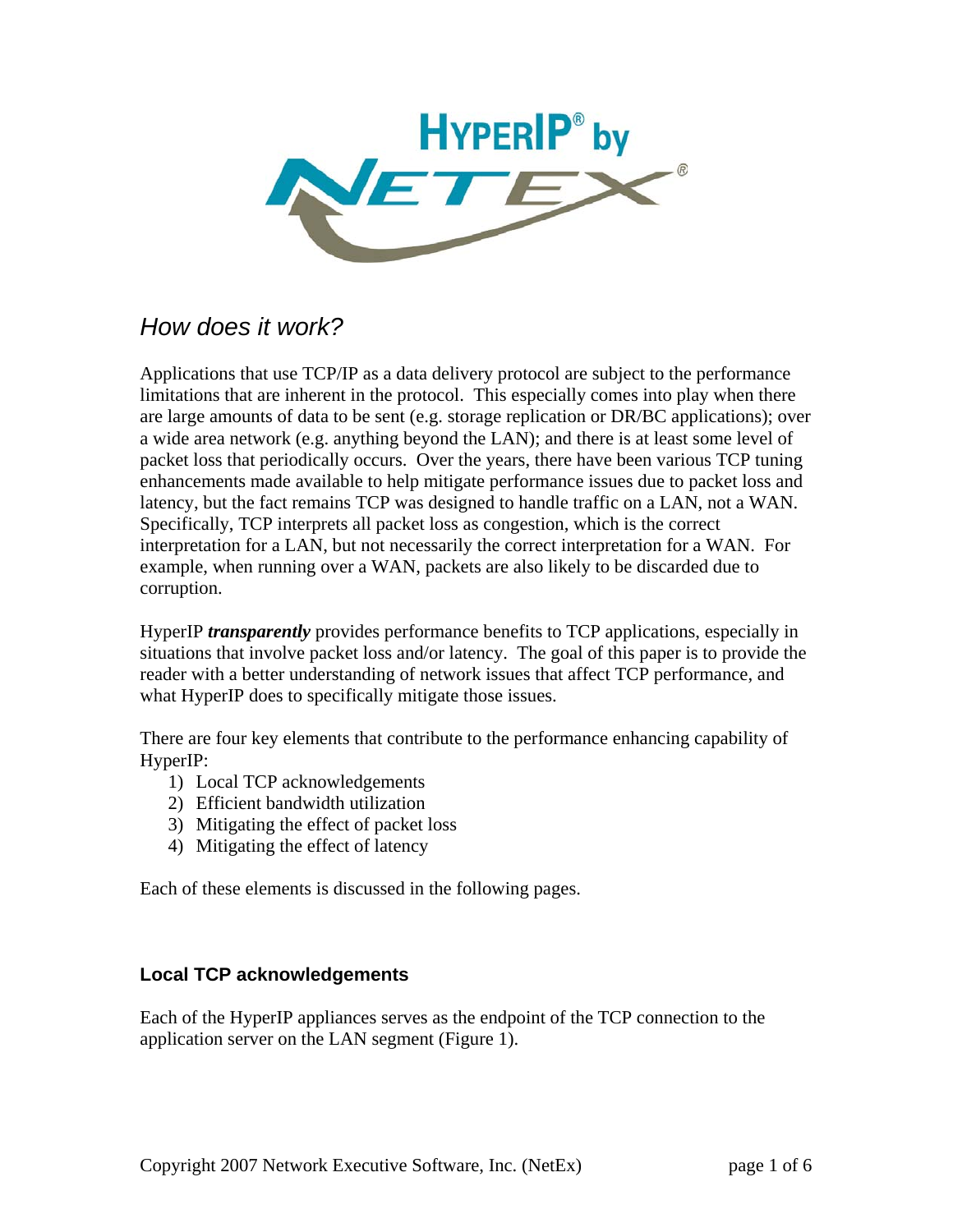

**Figure 1. HyperIP Network Connections** 

An independent connection is maintained over the WAN between the HyperIP appliances. The flow of data from the application is governed by the generation of TCP acknowledgements from the local HyperIP to the local application server or storage controller. These acknowledgements keep the TCP windows open, so data can continue to be sent by the application. HyperIP shields the application's TCP connection from performance variations due to packet loss and latency on the WAN, since the performance over the WAN is managed by HyperIP.

# **Efficient bandwidth utilization**

## *TCP bandwidth sharing*

When individual TCP applications compete for the same bandwidth, congestion is created. As new TCP applications are started, this new workload creates additional demand for the same bandwidth, which creates more congestion. The "bandwidth sharing" technique available in TCP is for each application's TCP connection to attempt to send data faster and faster, until packet loss occurs. When that happens, performance degrades, potentially for each application, due to the TCP slow start and congestion avoidance algorithms. Conversely, as TCP applications are stopped, the workload is decreased, making more bandwidth available. However, the additional bandwidth capacity is not immediately claimed by any of the remaining connections. It is up to each remaining connection to probe the network for additional capacity, which typically happens very slowly.

# *HyperIP bandwidth sharing*

HyperIP serves as the focal point for efficiently managing packet streams over the WAN. When it is the sole driver of the WAN, it has knowledge of the WAN capacity and sustainable link rate.

HyperIP manages multiple LAN packet streams, and aggregates them over the HyperIP network. As new TCP application connections are started, HyperIP is able to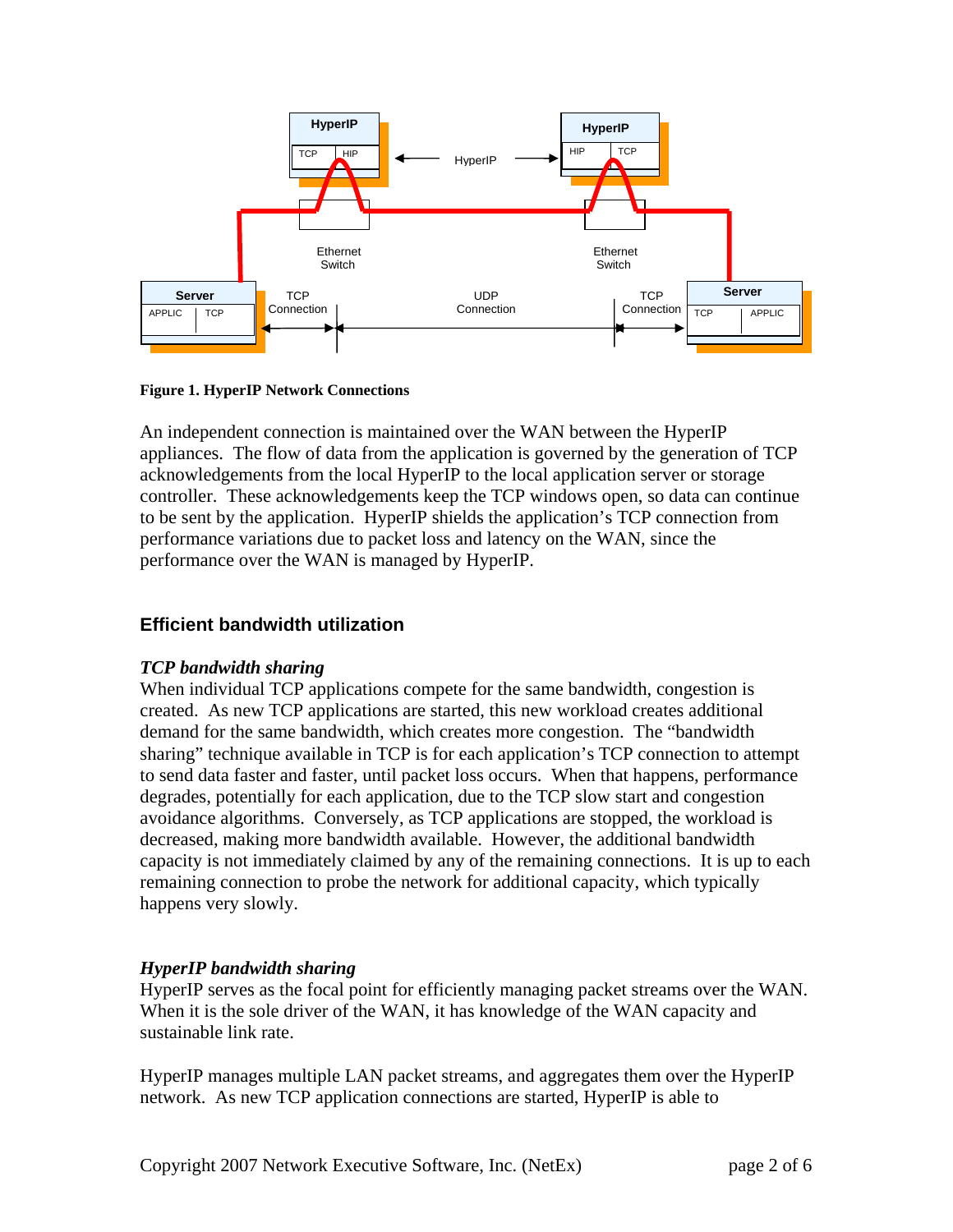accommodate the additional workload by inserting the new packet stream into the HyperIP connection without creating congestion. As TCP applications are stopped, the additional bandwidth capacity is automatically reclaimed by HyperIP for sharing among the remaining connections.

The HyperIP protocol dynamically adjusts the rate control, latency time, and bandwidth capacity to match the changing conditions of the network. Rate control is established by matching the speed at which the sending HyperIP is sending data, to the speed at which the peer HyperIP is receiving the data. The rate at which the remote server application is receiving the data is returned as part of the HyperIP protocol information, and is periodically used for recalculating the transmission rate.

However, there may be some situations that require specific rate throttle limits to be set. The maximum HyperIP rate limit is controlled by a value contained in the software key. However, HyperIP also provides the ability to set the maximum rate limit to another value, as long as it is less than the value contained in the software key. This may be useful in situations where HyperIP is sharing bandwidth with other non-accelerated applications. Setting the HyperIP rate limit to a value less than the total available bandwidth guarantees that HyperIP will not consume all of the bandwidth, and that some will remain for other applications.

## *HyperIP compression*

HyperIP also has the ability to compress data before it is sent over the WAN. The benefit of compression is that it may reduce the WAN bandwidth usage, and effectively increase the application data throughput over the network. HyperIP can provide compression benefits at rates of up to 155Mb/s after compression.

HyperIP compresses aggregated blocks rather than individual packets. Compression algorithms are generally more efficient when compressing large amounts of data at a time, rather than working with small individual packets. Compressing large blocks results in a smaller number of packets traversing the WAN. Since the packets are created from the compressed data block, each packet will be full of compressed data. Compressing individual packets does not reduce the number of packets, since each packet will only be partially full of compressed data.

The compression feature is implemented as "adaptive compression". This means that if defined levels of compression are not being achieved, the compression feature shuts itself off, and data will be sent uncompressed over the HyperIP connection. HyperIP will then periodically re-enable compression to determine if the current data being sent is now compressible. A benefit of "adaptive compression" is that typically higher data throughput rates can be achieved for data that is not very compressible by sending it uncompressed.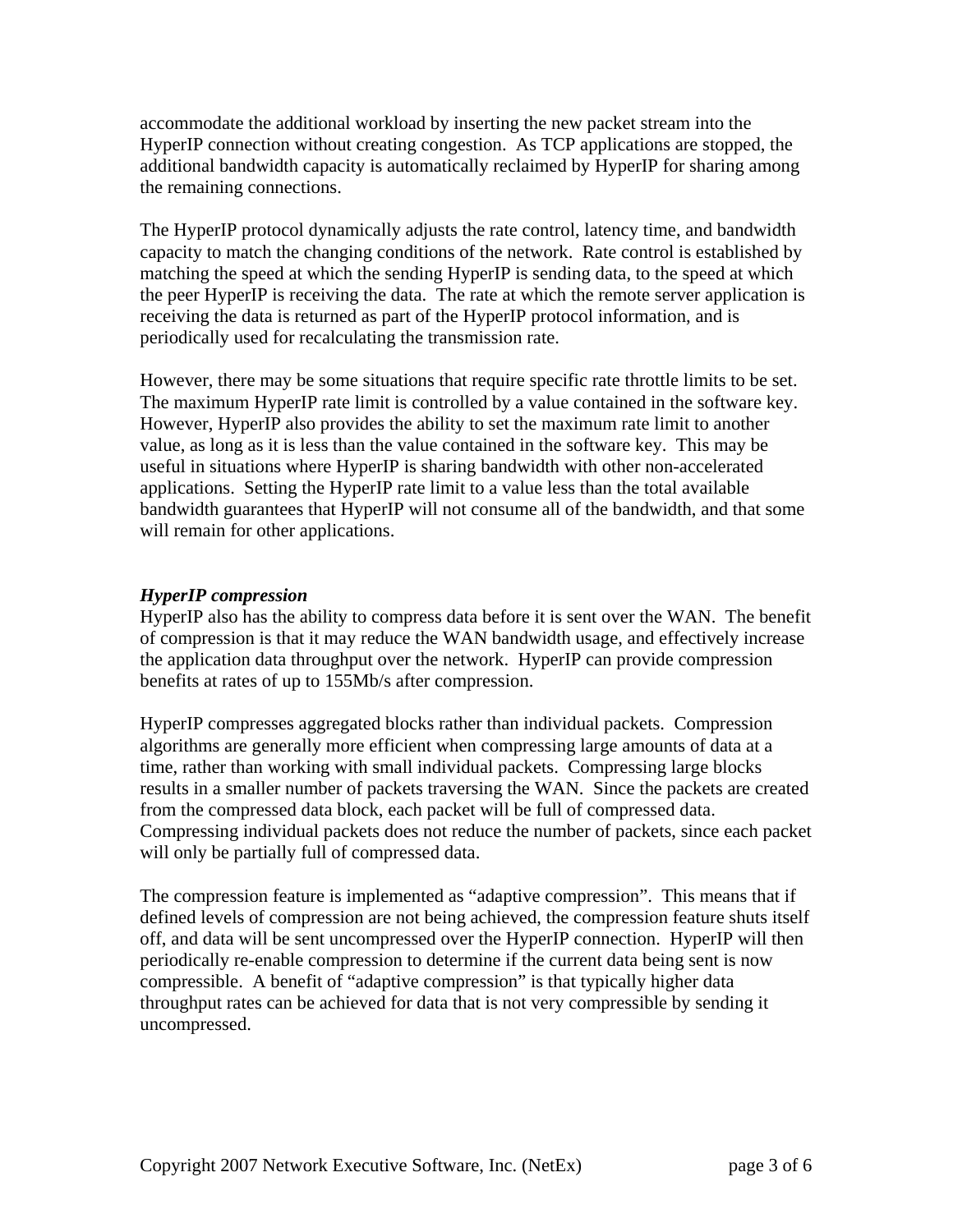## **Mitigating the effect of packet loss**

#### *TCP congestion control*

Packet loss occurs when packets are damaged and discarded, or when the capacity of an intermediate network component is exceeded, which then causes that component to discard packets. The amount of data that can be sent is limited by the TCP congestion window. The congestion window is flow control imposed by the sending TCP that is based on its assessment of perceived network congestion.

TCP always interprets packet loss as a sign of congestion, and dramatically reduces the congestion window and the rate at which the congestion window will be allowed to grow. This limits the number of packets that can be in flight in the network at any one time, which then decreases throughput.

In networks where congestion is not the only cause of packet loss, it can be a costly mistake to reduce the congestion window. For example, when packets are lost due to corruption, reducing the congestion window unnecessarily decreases throughput.

In both cases, the congestion window is allowed to grow during the recovery from packet loss, but if additional packet loss or packet corruption occurs during this recovery, the congestion window is again dramatically reduced. If the congestion window is repeatedly smaller than the available network capacity, it will be impossible for TCP to fully utilize that capacity.

## *HyperIP congestion control*

Just as with TCP, HyperIP cannot distinguish between packet loss due to congestion and packet loss due to corruption. However, rather than making window adjustments when packet loss occurs, HyperIP uses rate-based congestion controls to limit throughput.

The rate that data is sent depends upon the rate the receiver has taken data in the past. The receive rate is continuously monitored, and used to make adjustments to the send rate. Since the receive rate will decrease when packet loss occurs, that will cause the send rate to decrease to match the receiver. Similarly, as the event causing the packet loss subsides, the send rate will increase, since the receive rate will be able to sustain a higher rate.

The send rate is one of the factors used to periodically recalculate the capacity of the network (i.e. the "pipe size"). Therefore, rate adjustments based on packet loss and recovery are reflected in subsequent pipe size calculations. Regardless of whether packet loss is due to congestion or corruption, HyperIP is able to drive throughput up to the capacity of the WAN.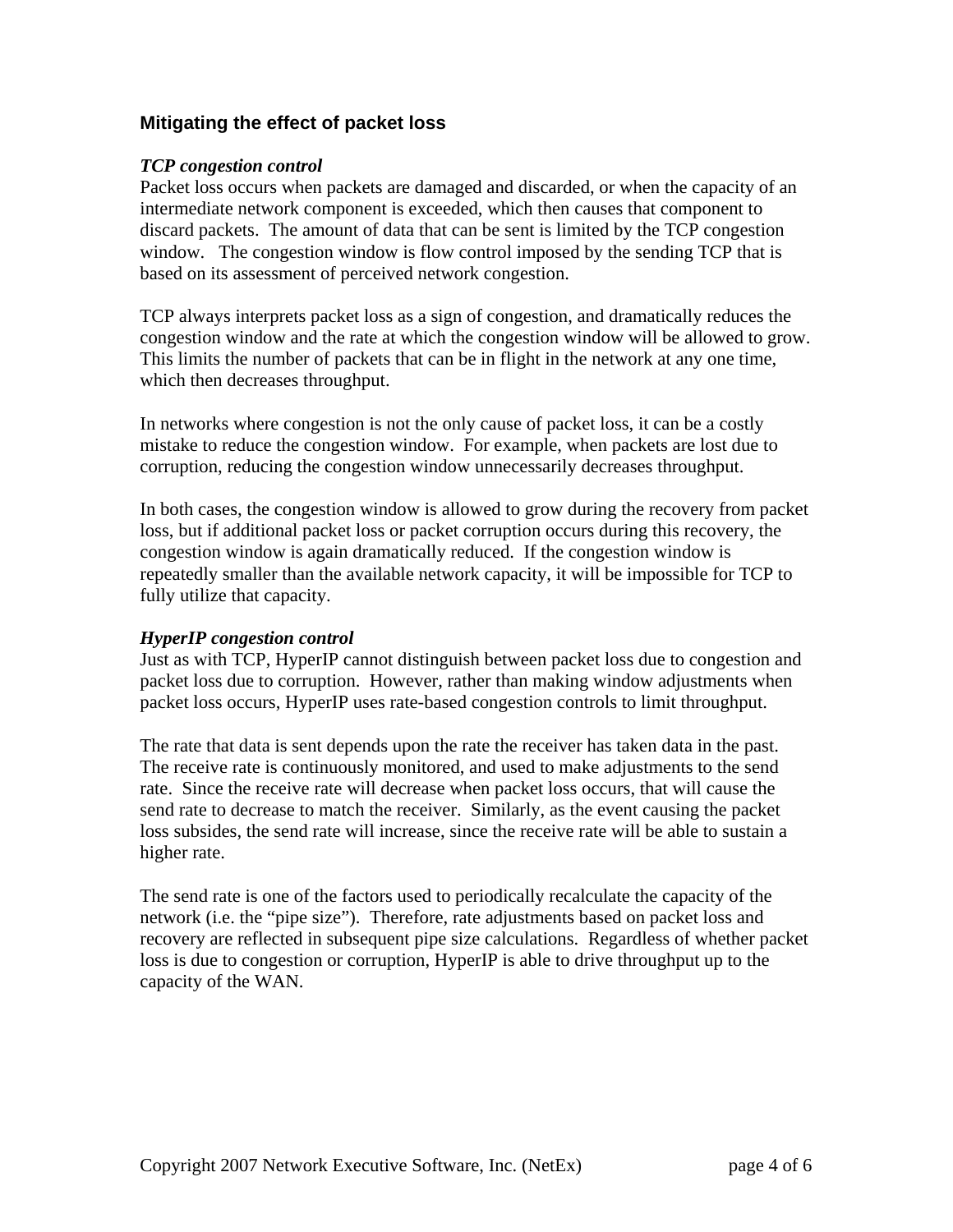## **Mitigating the effect of latency**

The latency time represents the additional time incurred for the act of transmitting data over a network. Longer network distances, as well as additional router hops in a network, result in higher latency times.

The bandwidth capacity represents the total amount of data that can exist on the network at any point in time ("the pipe"). The formula used for the bandwidth capacity calculation is:

 $Capacity = bandwidth (bits/second) \times round-trip-time (seconds)$ 

#### *TCP Window Scaling*

To utilize the full available bandwidth of a data session, enough data must be sent to "fill the pipe". The amount of data that can be "in the air" at any point in time is governed by the window sizing capability of the TCP stacks on both sides of the connection, and the applications. Most TCP implementations support a feature called window scaling, which allows large windows to be used. However, each TCP implementation may use a different default for setting the initial size, may implement the feature but have it disabled by default, or in some cases, may not even implement window scaling at all. At best, it then becomes up to the user to tune the TCP stacks on both the sending and receiving side of the connection, and possibly even the TCP applications in order to enable this capability. In many organizations, this may not be a viable option.

Another disadvantage of tuning the TCP stacks is that the changes apply to all applications (both LAN and WAN) running on that particular server or storage controller, when the desire might be to only selectively enable a feature for one particular application connection. Window scaling may still not provide a large enough window, or the server or application may not have enough buffer space available to support the capacity of the network. For example, the total round-trip time for a 3000 mile connection is approximately 60 milliseconds, creating an available data "pipe" at 100 Megabits per second (Mbps) of 750 Kilobytes. A satellite connection (540 milliseconds round-trip time) at 45 Mbps creates a 3 Megabyte pipe. The actual "pipe" will be further affected by latency induced by network hops between application servers. If window scaling is not implemented, or is not tuned to the network requirements, there may still be a large amount of "empty pipe", i.e. unused, but still available, bandwidth.

## *HyperIP Window Scaling*

In order to resolve the performance degradation problem caused by latency, HyperIP dynamically calculates round-trip times, bandwidth capacity, and transmission rates, and uses that information to calculate the capacity of the network. In contrast to the window scaling issues of native TCP applications, the HyperIP window size is dynamically calculated based on the capacity of the network. This calculation remains totally independent of any application TCP stack capability. It doesn't matter whether or not the application servers are tuned to use enhanced TCP options, since those TCP options only